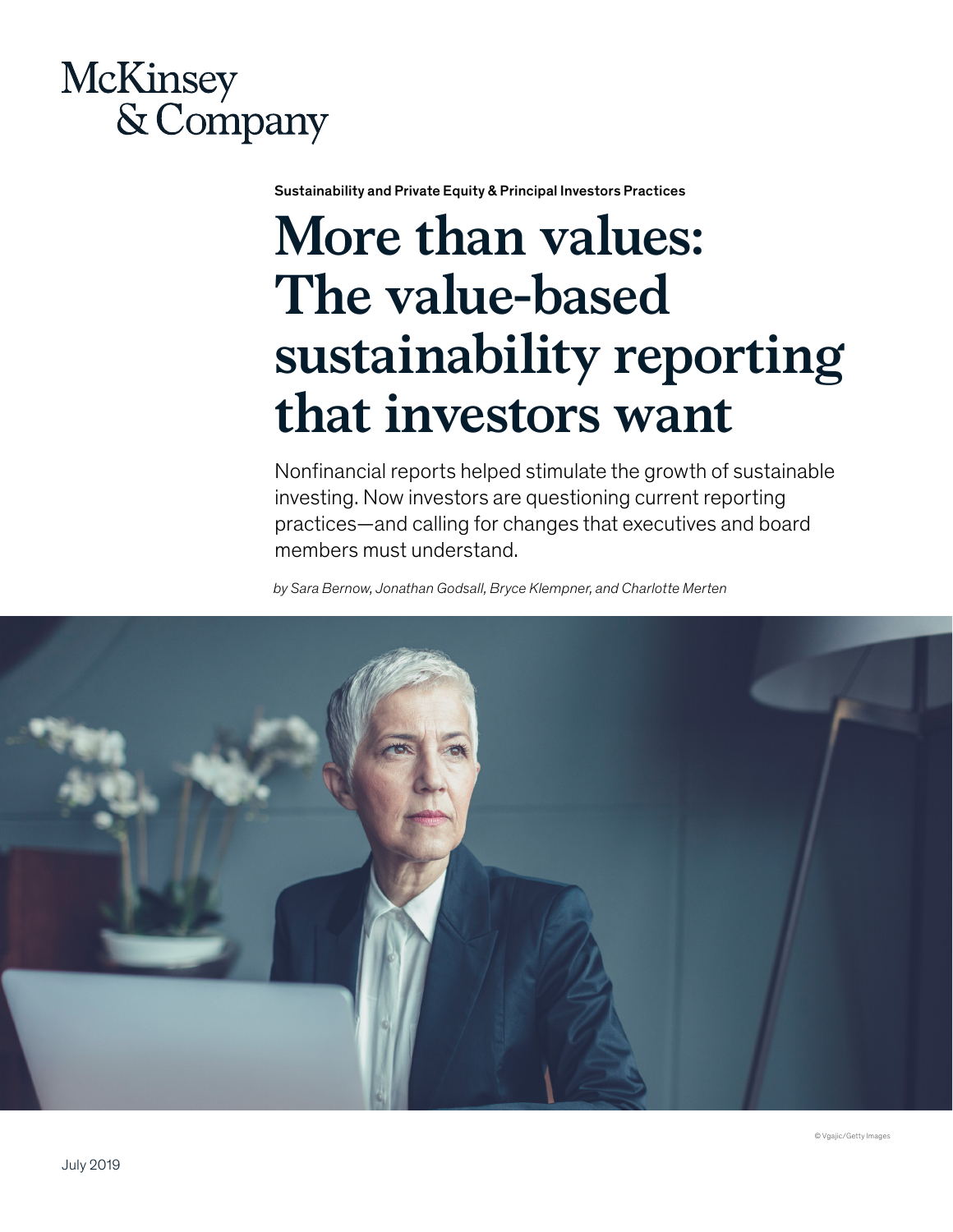As evidence mounts that the financial performance of companies corresponds to how well they contend with environmental, social, governance (ESG), and other nonfinancial matters, more investors are seeking to determine whether executives are running their businesses with such issues in mind. When companies report on ESG-related activities, they have largely continued to address the diverse interests of their many stakeholders—a long-standing practice that involves compiling extensive sustainability reports and filling out stacks of questionnaires. Despite all that effort, a recent McKinsey survey uncovered something that should concern corporate executives and board members: investors say they cannot readily use companies' sustainability disclosures to inform investment decisions and advice accurately.<sup>1</sup>

What's unusual and challenging about sustainability-focused investment analysis is that companies' sustainability disclosures needn't conform to shared standards in the way their financial disclosures must. Years of effort by standard-setting groups have produced nearly a dozen major reporting frameworks and standards, which businesses have discretion to apply as they see fit (see sidebar "A short glossary of sustainability-reporting terms"). Investors must therefore reconcile corporate sustainability disclosures as best they can before trying to draw comparisons among companies.

Corporate executives and investors alike recognize that sustainability reporting could improve in some respects. One advance that executives and investors strongly support, according to our survey, is reducing the number of standards for sustainability reporting. Many executive respondents said they believe this would aid their efforts to manage sustainability impacts and respond to sustainability-related trends, such as climate change and water scarcity. And many investors said they expect greater standardization

of sustainability reports to help them allocate capital and engage companies more effectively. While these findings might not surprise readers involved with sustainable investing or sustainability reporting, it was striking to learn that investors also support legal mandates requiring companies to issue sustainability reports (Exhibit 1). In this article, we offer executives, directors, and investors a look at how sustainability reporting has evolved, what further changes investors say they want, and how investors can bring about those changes.

## **Reporting today: Externality focused and inconsistent, yet informative**

The current practice of sustainability reporting developed in the 1990s as civil-society groups, governments, and other constituencies called on companies to account for their impact on nature and on the communities where they operate. A milestone was passed in 2000, when the Global Reporting Initiative (GRI) published its first sustainabilityreporting guidelines. The following year, the World Business Council for Sustainable Development and the World Resources Institute released the Greenhouse Gas Protocol. The same period also saw the creation of voluntary initiatives, such as the UN Global Compact and the Carbon Disclosure Project (now CDP), encouraging corporations to disclose information on sustainability. Since the financial crisis, additional frameworks and standards have emerged to help companies and their investors develop a greater understanding of the risks and benefits of ESG and nonfinancial factors. For example, the International Integrated Reporting Council (IIRC) advocates integration of financial and nonfinancial reports, the Sustainability Accounting Standards Board (SASB) identifies material sustainability factors across industries, and the Embankment Project for Inclusive Capitalism assembles investors and companies to define a pragmatic set of metrics to measure and demonstrate long-term value to financial markets.

<sup>&</sup>lt;sup>1</sup> For this research, we conducted a survey of 107 executives and investors, representing 50 companies, 27 asset managers, and 30 asset owners. The survey, carried out in January and February of 2019, covered Asia, Europe, and the United States. We also conducted interviews with 26 representatives of asset managers, asset owners, corporations, standard-setting organizations, nonprofit organizations, and academic institutions.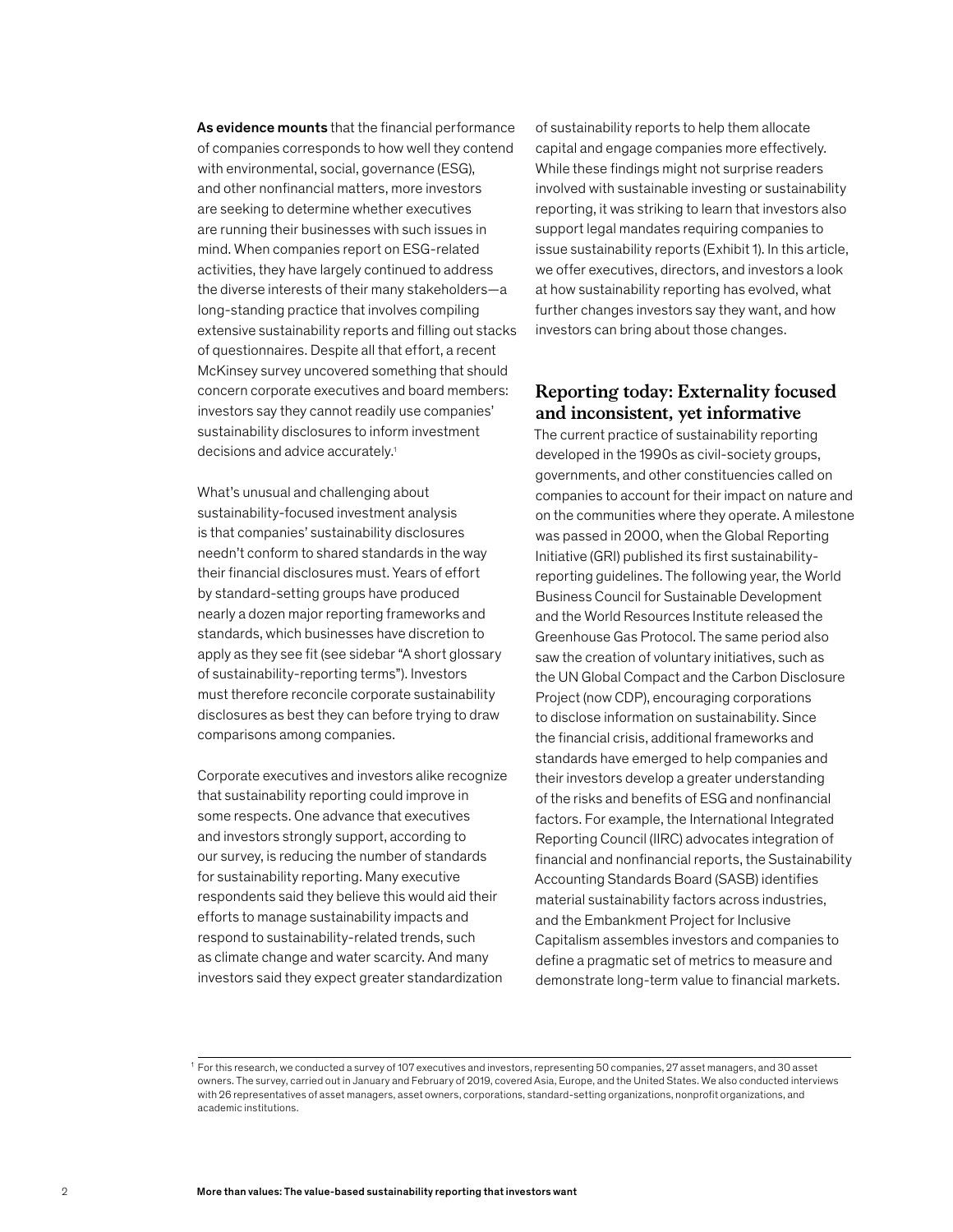Exhibit 1

**Investors and executives say that reducing the number of sustainability-reporting standards**  would be beneficial—and even that there should be legal mandates for reporting.

Respondents who agree with statement, %1



% of investors who agree or strongly agree that more standardization of sustainability reporting would do the following<sup>1</sup>:

% of executives who agree or strongly agree that more standardization of sustainability reporting would do the following<sup>1</sup>:



1 Respondents who answered "agree" or "strongly agree." For investors, n = 57; for executives, n = 50. Source: McKinsey Sustainability Reporting Survey

> Given the proliferation of reporting frameworks and standards, companies have had to decide for themselves which ones to apply. These frameworks and standards allow businesses considerable freedom to choose their sustainability disclosures. Many companies select their disclosures by consulting members of stakeholder groups consumers, local communities, employees, governments, and investors, among others—about which externalities, or impacts, matter most to them and then tallying the stakeholders' interests in some way. More recently, stakeholders have asked for

increased disclosure about how companies address opportunities and risks related to sustainability trends, such as climate change and water scarcity, which can meaningfully affect a company's assets, operations, and reputation.

The scope and depth of these disclosures differ considerably as a result of the subjective choices companies make about their approaches to sustainability reporting: which frameworks and standards to follow, which stakeholders to address, and which information to make public. According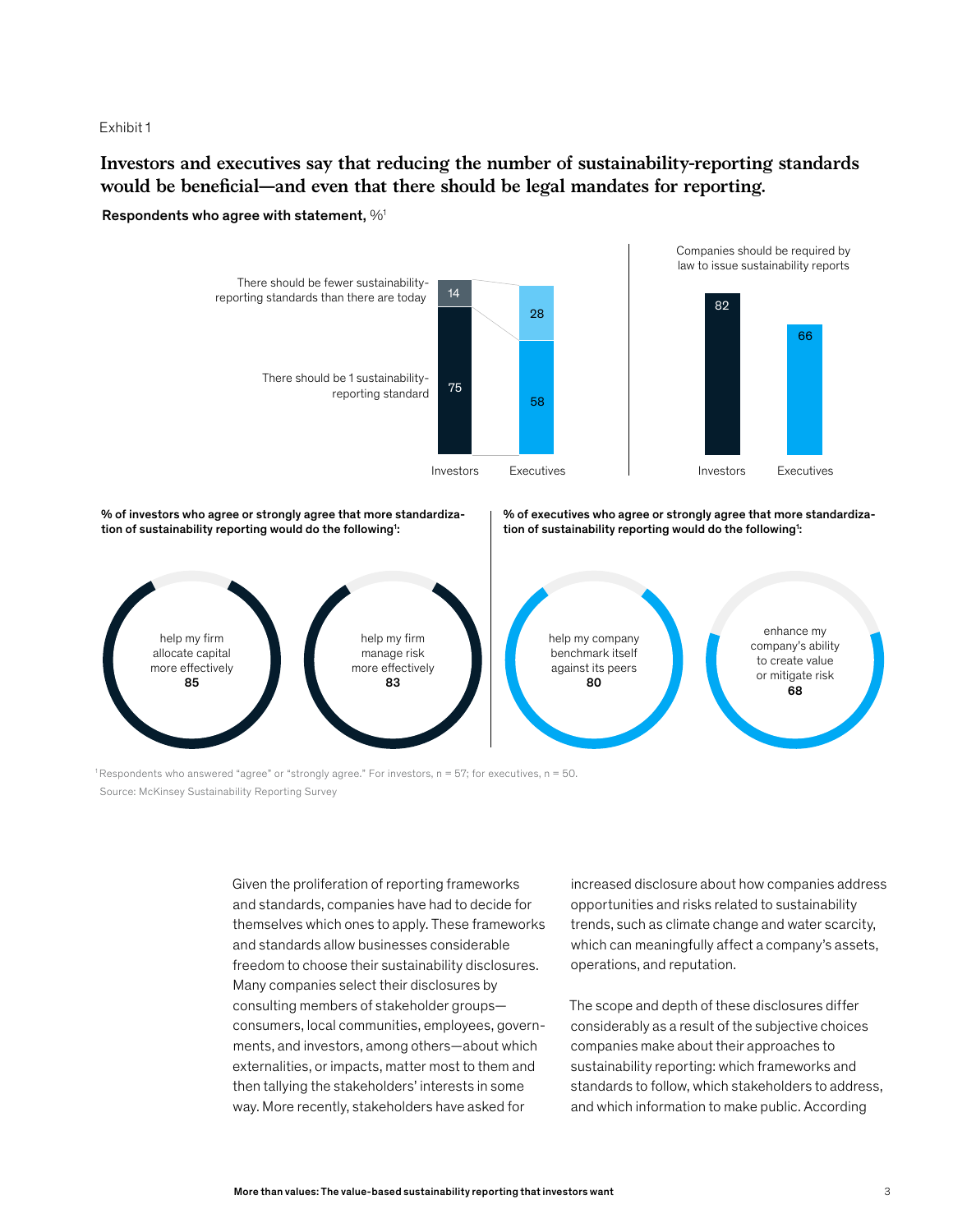## **A short glossary of sustainability-reporting terms**

In this article, we use the following terms for certain elements of sustainability reporting:

- Sustainability disclosure. This disclosure is an item of qualitative or quantitative information about a company's performance on a topic not addressed by standard financial and operational disclosures. Sustainability disclosures ordinarily relate to environmental, social, and governance matters, including companies' sustainability impacts and responses to external sustainability trends. These disclosures sometimes encompass other topics, too, such as HR and intellectual property.
- Sustainability report. This report is a document containing a set of sustainability disclosures from an organization for a period of time. It

can be a stand-alone document or a component of the annual report.

- Sustainability-reporting requirement. This requirement is a mandate from an authority (such as a regulator, a stock exchange, or a civil-society group) about a sustainability report's content and nature. Some requirements apply to all companies in a given jurisdiction for example, Directive 2014/95/EU of the European Parliament and the European Council, requiring some large companies to issue nonfinancial disclosures. Others, such as the UN Global Compact, apply only to companies that have voluntarily pledged to abide by them.
- Sustainability-reporting framework. This framework is a set of guidelines for determining what

topics and disclosures a sustainability report should cover. The International Integrated Reporting Framework, published by the International Integrated Reporting Council (IIRC), is one example.

— Sustainability-reporting standard. This standard is a set of specifications for measuring and disseminating sustainability disclosures. Examples include the Global Reporting Initiative's GRI Standards and the 77 industry-specific standards published by the Sustainability Accounting Standards Board.

to the executives and investors we surveyed, the diversity of these disclosures is a defining feature of sustainability reporting as we know it—and a source of difficulty, as we explain in the following section of this article.

Nevertheless, 30-odd years of sustainability reporting have produced a trove of useful data. Stakeholders can use this information to track the relative sustainability performance of companies from year to year. By aggregating data from many companies, stakeholders can not only discern patterns and trends in companies' responses

to sustainability issues but compare and rank businesses as well.

Analysts in academia, government, and the private sector have also used these sustainability disclosures to examine the link between sustainability performance and financial performance. A substantial body of research shows that companies that manage sustainability issues well achieve superior financial results.<sup>2</sup> (Researchers have shown only that these two phenomena are correlated, not that effective sustainability management leads to better financial outcomes.)

<sup>2</sup> Alexander Bassen, Timo Busch, and Gunnar Friede, "ESG and financial performance: Aggregated evidence from more than 2000 empirical studies," *Journal of Sustainable Finance & Investment*, 2015, Volume 5, Issue 4, p. 210–33; Robert G. Eccles, Ioannis Ioannou, and George Serafeim, "The impact of corporate sustainability on organizational processes and performance," *Management Science*, 2014, Volume 60, Issue 11, pp. 2835–57; Gordon L. Clark, Andreas Feiner, and Michael Viehs, *From the stockholder to the stakeholder: How sustainability can drive financial outperformance*, a joint report from Arabesque and University of Oxford, March 2015, insights.arabesque.com; "Sustainability: The future of investing," BlackRock, February 1, 2019, blackrock.com.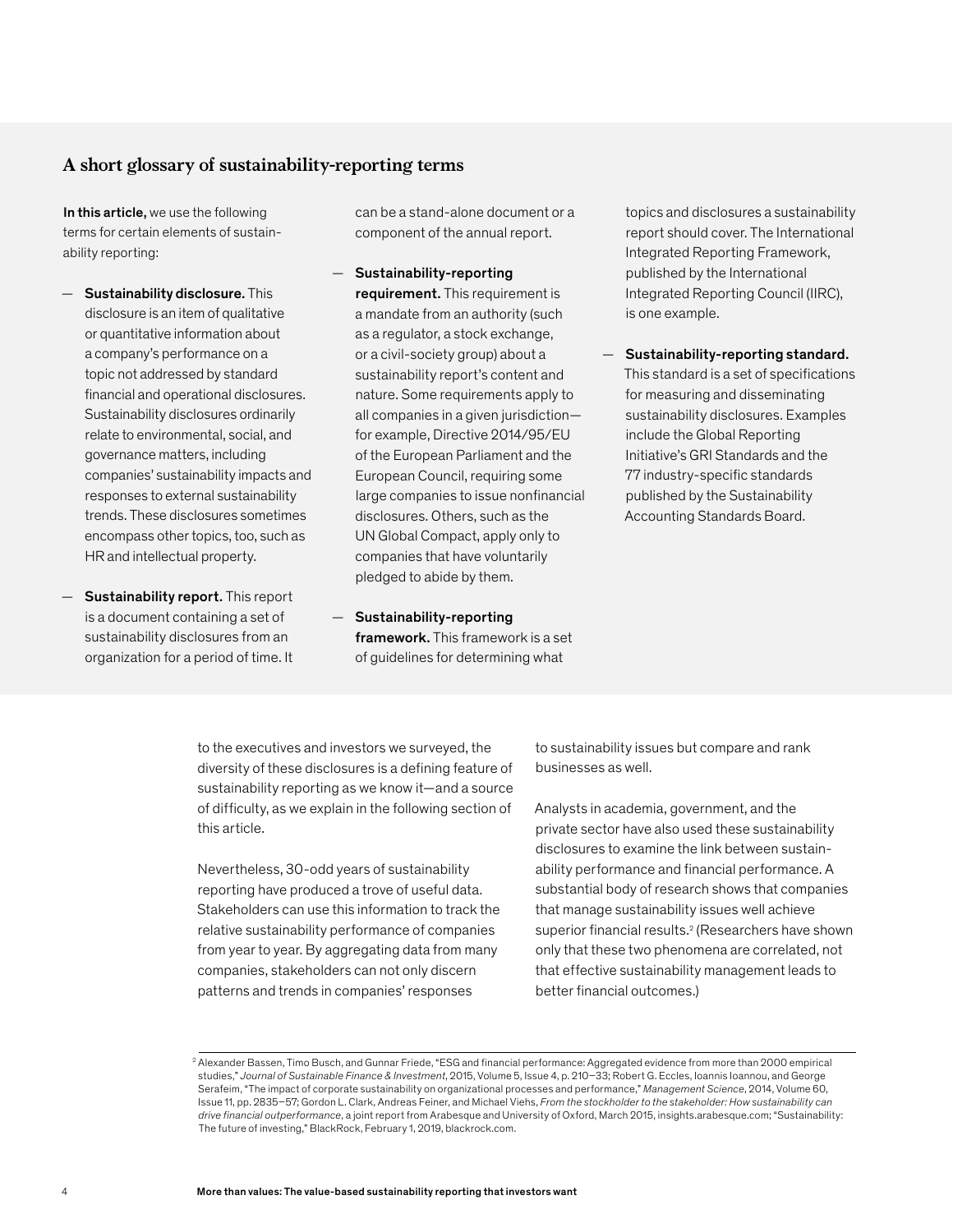# **Investors want companies to provide more sustainability disclosures that are material to financial performance.**

Investors and asset owners appear to be taking note of corporate sustainability disclosures and adapting their investment strategies accordingly. The Global Sustainable Investment Alliance has found that the quantity of global assets managed according to sustainable-investment strategies more than doubled from 2012 to 2018, rising from \$13.3 trillion to \$30.7 trillion.<sup>3</sup> BlackRock reports that assets in sustainable mutual funds and exchange-traded funds in Europe and the United States increased by more than 67 percent from 2013 to 2019 and now amount to \$760 billion.4 And research by Morgan Stanley indicates that a majority of large asset owners are integrating sustainability factors into their investment processes. Many of those asset owners started to do so only during the four years before the survey.<sup>5</sup>

# **What investors want: Financial materiality, consistency, and reliability**

With so much capital at stake, investors have begun to question prevailing sustainability-reporting practices. The shortcomings investors now highlight have existed for some time but were mostly acceptable to early sustainable investors and the diverse civil-society stakeholders that used to be the primary readers of sustainability reports. But now that more asset owners and asset managers are making investment and engagement decisions with sustainability in mind, a louder call has gone out for sustainability disclosures that meet the following three criteria.

#### Financial materiality

Investors acknowledge that their expectations for sustainability disclosures have shifted. As the head of responsible investing at a large global pension fund remarked, "The early days of sustainable investing were values based: How can our investing live up to our values? Now, it is *value*-based: How does sustainability add value to our investments?"

From our interviews and survey results, it is apparent that investors want companies to provide more sustainability disclosures that are material to financial performance. According to a senior sustainable-investing officer at one top 20 asset manager, "Corporations do not provide systematic data on one-third of the sustainability factors [that we consider] material." This could change as more companies issue reports in line with the sector-specific standards that SASB created in consultation with industry experts and investors.

Government authorities and civil-society organizations also appear to be coming around to investors' views about the material connection between a company's handling of sustainability factors and its financial performance. The European Union's 2014 directive on nonfinancial reporting and the Financial Stability Board's creation of the Task Force on Climate-related Financial Disclosures in 2015 are two signals that financial regulators realize sustainability-related activities can materially affect the financial standing of companies and should be reported accordingly.

<sup>3</sup> *Global Sustainable Investment Review 2012* and *Global Sustainable Investment Review 2018*, Global Sustainable Investment Alliance, gsi-alliance.org.<br><sup>4 </sup> "Sustainability: The future of investing," BlackRock, February 1, 2019, blackrock.com.

<sup>5</sup> "Sustainable signals: Asset owners embrace sustainability," Morgan Stanley, June 18, 2018, morganstanley.com.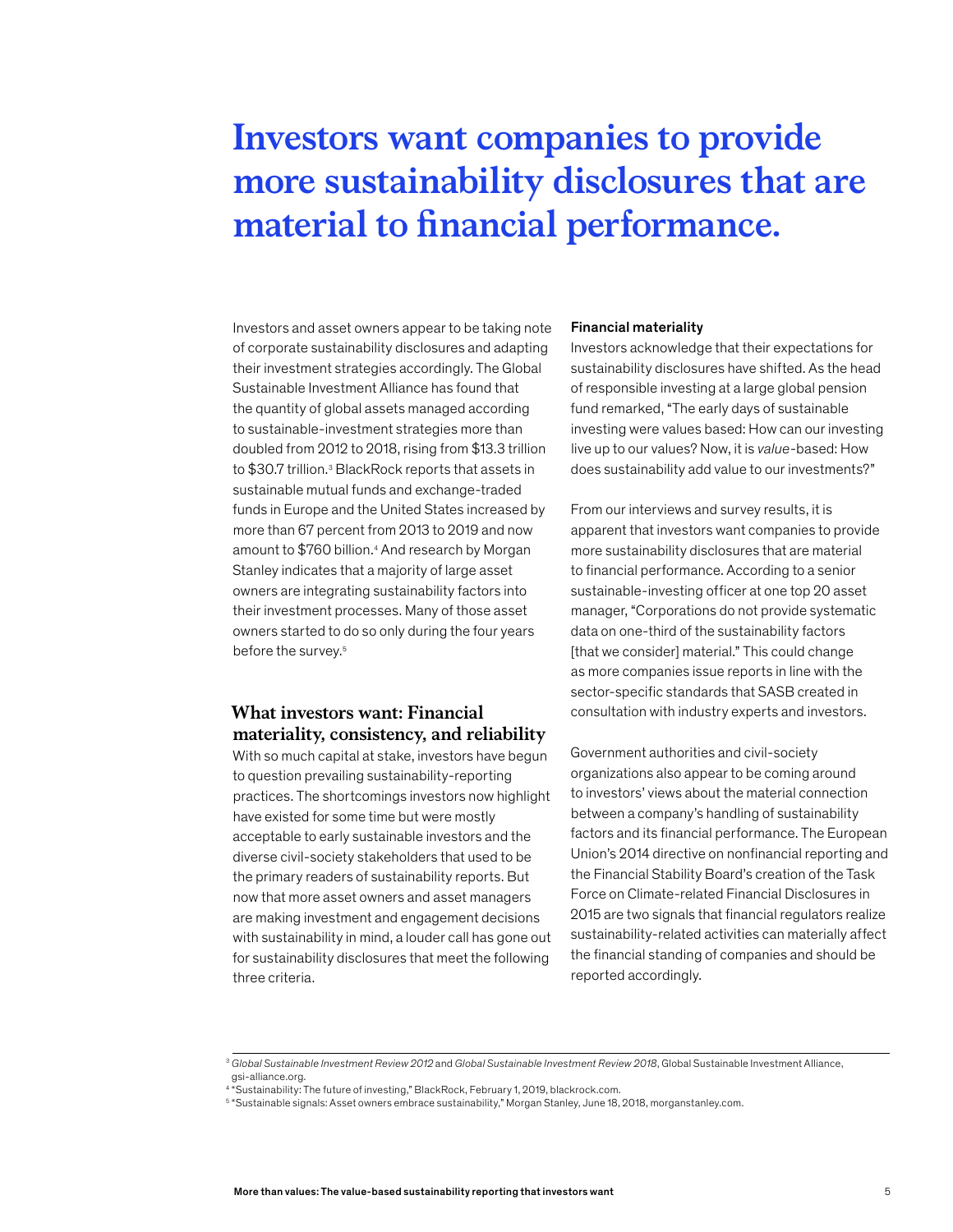#### **Consistency**

With so many reporting frameworks and guidelines to choose from, and so many potential stakeholder interests to address, companies rarely make sustainability disclosures that can be compared as neatly as their financial disclosures can. This circumstance makes the job of investors more difficult, as they indicated in response to our survey (Exhibit 2). As the head of sustainable investing at a major asset manager explained, "We have positions in over 4,500 companies. Unless [sustainability information] is comparable, hard data, it is of little use to us."

Inconsistencies among sustainability disclosures, which arise through no fault of the companies producing them, can also create problems for the many investors that obtain sustainability data from third-party services rather than individual sustainability reports. These services use different methods to estimate missing information, so there are discrepancies among data sets. Some services For certain tangible sustainable normalize sustainability information, replacing actual performance data (such as measurements

of greenhouse-gas emissions) with performance scores calculated by methods the services don't reveal. Research shows a low level of correlation among the data providers' ratings of performance on the same sustainability factor.<sup>6</sup>

Similarly, proprietary indexes and rankings of sustainable companies, which some asset managers use to construct index-fund portfolios, can also diverge greatly. It is not unusual for a company to be rated a top sustainability performer by one index and a poor performer by another.<sup>7</sup> And some data services fail to include sustainability data companies have disclosed.8

#### **Reliability**

As the head of responsible investing for one of the world's five largest pension funds put it, "Many companies do not have the systems in place to collect quality data for [sustainability] reporting." For certain tangible sustainability factors, such as greenhouse-gas emissions, performancemeasurement systems are generally well

#### Exhibit 2

# **Investors report that the main shortcomings of current sustainability-reporting practices are inconsistency, incomparability, and lack of alignment in standards.**

Top challenges associated with current sustainability-reporting practices,1 mean rating on 1–5 scale, where 5 is most challenging



Source: McKinsey Sustainability Reporting Survey

<sup>6</sup> Gregor Dorfleitner, Gerhard Halbritter, and Mai Nguyen, "Measuring the level and risk of corporate responsibility—an empirical comparison of different ESG rating approaches," *Journal of Asset Management*, 2015, Volume 16, Issue 7, pp. 450–66. The correlation between ratings of the same performance factor is typically less than 0.6 and can fall to as low as 0.05. By comparison, credit ratings are highly correlated (0.9). 7 James Mackintosh, "Is Tesla or Exxon more sustainable? It depends whom you ask," Wall Street Journal, September 17, 2018, wsj.com.<br><sup>8</sup> "Sustainability: The future of investing," BlackRock, February 1, 2019, blackrock.com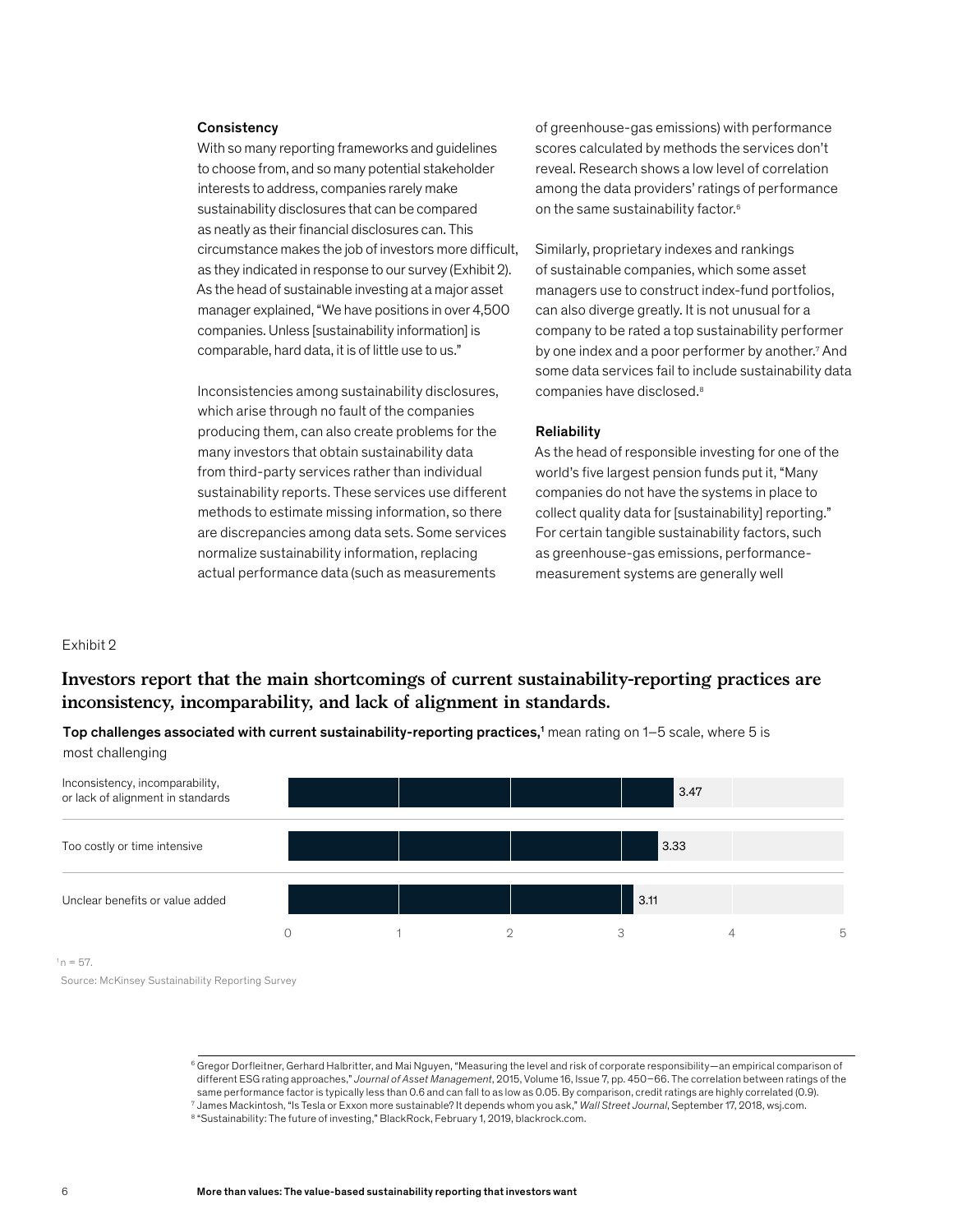established. For other factors, such as corporate culture, human capital, and diversity and inclusion, clear ways to gauge performance are more elusive.

Investors also harbor doubts about corporate sustainability disclosures because few of them undergo third-party audits. Nearly all the investors we surveyed—97 percent—said that sustainability disclosures should be audited in some way, and 67 percent said that sustainability audits should be as rigorous as financial audits (Exhibit 3).

# **Refining the practice of**  $s$ ustainability reporting

In our survey and interviews, one priority for improving sustainability reporting stood out: ironing out the differences among reporting frameworks

#### Exhibit 3

# **More investors believe that sustainability reports should be audited and that the audits should be full audits,**  similar to financial ones.

#### Respondents who agree with statement, %1



<sup>1</sup> Respondents who answered "agree" or "strongly agree." For investors,  $n = 57$ ; for executives,  $n = 50$ .

Source: McKinsey Sustainability Reporting Survey

and standards. When we asked survey respondents to assess the challenges of sustainability reporting, executives and investors both rated "inconsistency, incomparability, or lack of alignment in standards" as the most significant challenge. A majority of respondents to our survey—67 percent—said there should be only one standard, and an additional 21 percent said there should be fewer than exist now.

The investors and executives who participated in our research also described several benefits of making reporting frameworks and standards more uniform. Investors expect greater uniformity to help companies disclose more consistent, financially material data, thereby enabling investors to save time on research and analysis and to arrive at better investment decisions. Some efficiency gains would accrue as third-party data providers begin aggregating sustainability information as consistent as the information they get from corporate financial statements.

Most of the investors we surveyed—63 percent also said they believe that greater standardization will attract more capital to sustainable-investment strategies. However, about one-fifth of the surveyed investors said that uniform reporting standards would level the playing field, diminishing their opportunities to develop proprietary research insights or investment products (Exhibit 4).

Executives made clear, in our conversations, that they devote excessive effort and expense to answering numerous specialized requests for what is essentially the same information, such as greenhouse-gas emissions data that must be tabulated in different ways to conform to different standards.

This kind of burden would be lessened if the providers of reporting frameworks and standards combined or rationalized their rules and thereby reduced the number of major frameworks and standards to one or two. Companies could then use the same disclosures to fulfill the reporting demands of multiple authorities. (They could still develop additional sustainability disclosures if they chose to address stakeholder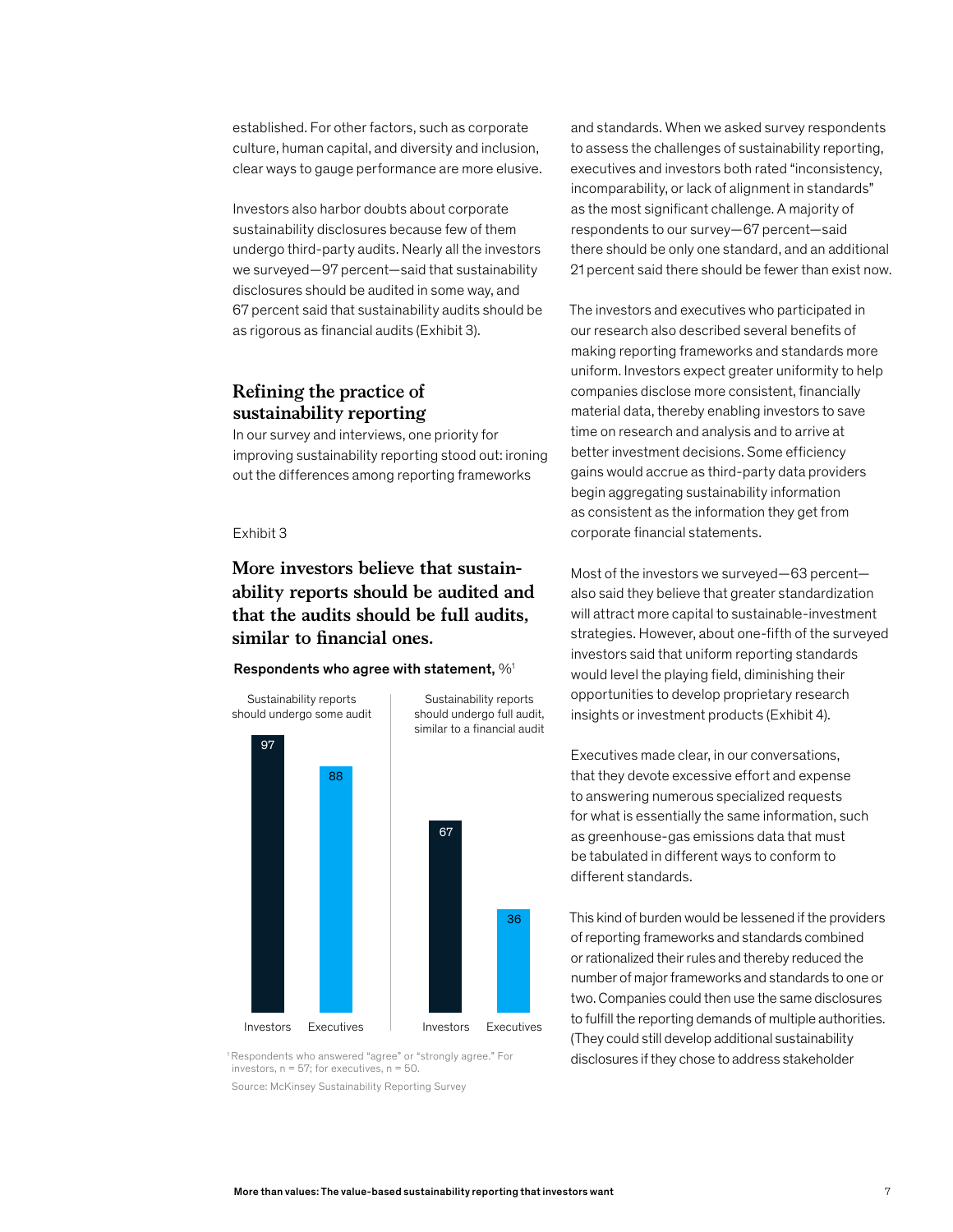#### Exhibit 4

**Many investors believe that harmonized sustainability-reporting standards will attract more capital to sustainable investors, though some express concern about losing an edge.**

Investors who agree with statement about effect of harmonized standards, % of respondents<sup>1</sup>



 Note: Figures may not sum to 100%, because of rounding. <sup>1</sup> Respondents who answered "agree" or "strongly agree";  $n = 57$ .

Source: McKinsey Sustainability Reporting Survey

queries or concerns that the main mechanism didn't cover.) Establishing one or two reporting standards would also simplify the task of auditing sustainability disclosures, making it more economical for companies to have their reports independently verified.

### **How investors can help effect change**

Reducing the number of reporting frameworks and standards will probably involve several more years of effort by businesses, investors, and standard-setting organizations—which have begun to identify gaps and redundancies among disclosures—and by other stakeholders, such as civil-society groups and regulators. As it is, many investors avoid participating in standard-setting efforts. Some we interviewed said they distance themselves because they feel that standard setting should address their needs as a matter of course. Yet some standard setters told us they assume that investors can readily obtain the sustainability information they value and therefore focus on the interests of other stakeholders.

Our conversations lead us to believe that there's some truth to both viewpoints. Yet our survey findings and interviews also suggest that investors could make valuable contributions to standardsetting efforts if they chose to increase their

participation. Active investors are likelier to do so, since they pay more attention than index investors to the sustainability disclosures of individual companies. Until investors clarify which sustainability disclosures they want and help to rationalize frameworks and standards, sustainability reports might continue to deliver less material information than they would like.

Investors can do several other things to make better use of the sustainability-related information companies now make available. First, they can articulate the sustainability disclosures that matter most for their investment decisions and convey these interests to businesses. Going a step further, more investors could engage companies (through direct dialogue and shareholder voting) about their approach to managing sustainability issues.

More investors could also adopt the still-uncommon practice of collecting and analyzing data from sources other than corporate sustainability reports and disclosures. Some investors have developed algorithms that automatically gather nonfinancial data from public sources (such as government databases of health and safety incidents or websites where people post comments about their employers) and scan these data for patterns that relate meaningfully to corporate financial performance.